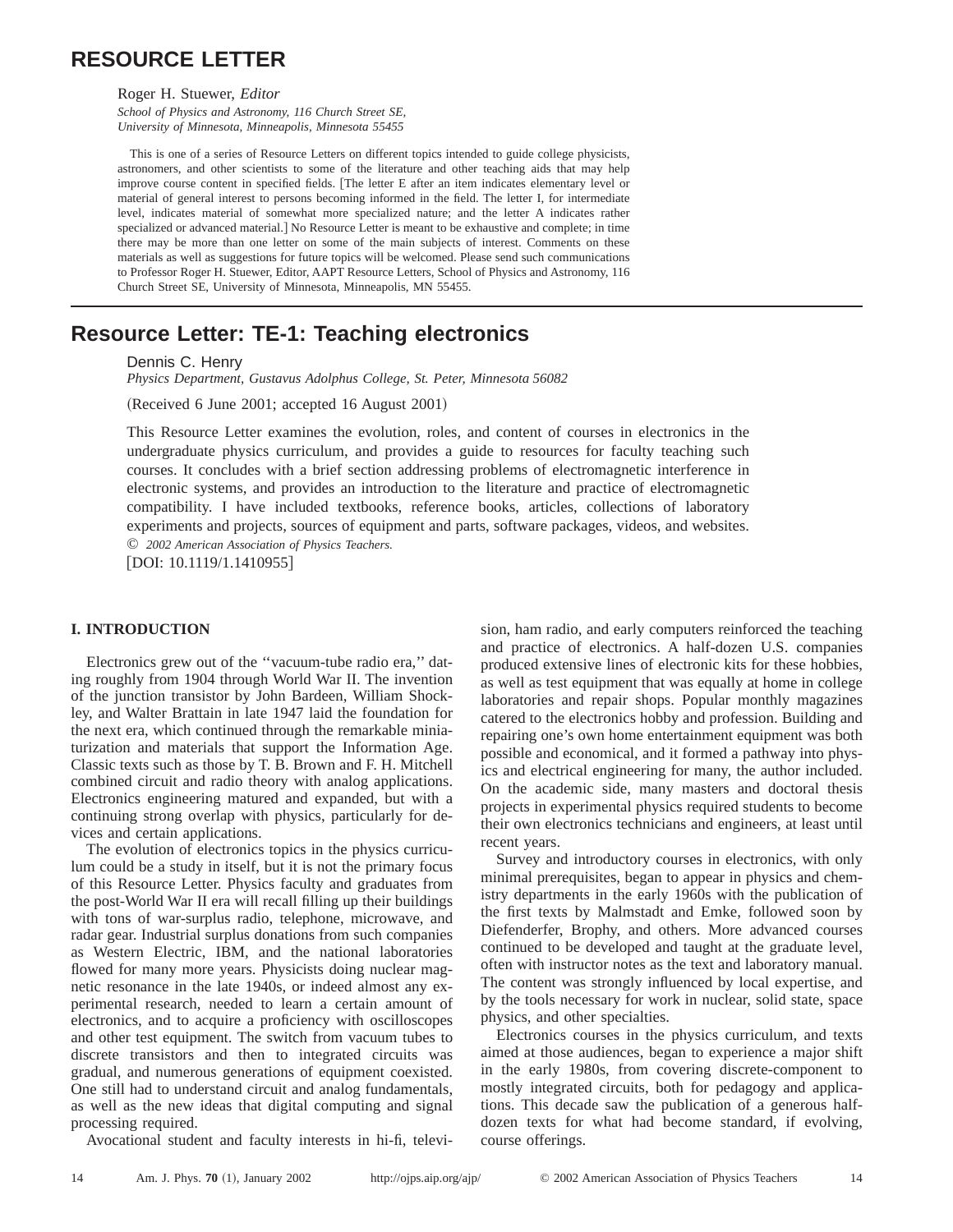There are several important differences between electronics courses for future scientists and those that undergird the electrical engineering curriculum. Most of the former are taught by physicists, or through physics departments. Students are drawn from physics, chemistry, astronomy, computer science, and to a lesser extent, from biology, geology, psychology, and sometimes from the arts and communications areas. With few exceptions, these students are not going to be designing elaborate circuits or carrying out sophisticated circuit analysis. The course objectives, required textbooks, and laboratory experiences reflect these differences. Some pre-engineering students at four-year colleges use physics-based electronics courses to fulfill requirements in mechanical, civil, and other non-EE university engineering programs. Other students find such courses sufficient to replace introductory circuits courses leading to electrical engineering degrees, both bachelors and masters.

Students who have taken electronics courses offered by physics departments will often later be using electronic equipment and instrumentation in a variety of experimental areas. These former students may be called upon to modify or combine the pieces in standard and creative ways. They should be able to read schematic diagrams and know the functions and limitations of the individual and interconnected components and systems. They should understand the fundamentals of circuit operation and analysis. They will need to be comfortable with basic electronic test equipment, and to learn quickly more sophisticated laboratory instrumentation. However, they will not be designing their own stereo preamplifiers or reinventing the digital computer. Those who go on in experimental physics and engineering will encounter many overlapping generations of electronic equipment, not only in their graduate educations, but also in their working lives. The research and field environments in which they work will be increasingly noisy in the electromagnetic sense, while the experiments and devices will often become increasingly sensitive and susceptible to such interference. Their specific education in electromagnetic compatibility (EMC) will be relatively limited, but they will find that the fundamentals are readily approached from the physics perspective.

Local and distant technical support for most electronics equipment is becoming minimal or nonexistent. Our students will be faced with the need to isolate malfunctions, adapt transducers, modify interfaces, and solve interference problems. (They also may have to dig into undocumented software written in languages they could not possibly have come into contact with in formal courses, but that is another problem.) However, their problem-solving skills, honed in studying physics and working in laboratories, will augment their formal course work in electronics and instrumentation. We know the potency of this combination by numerous testimonials from our graduates.

The classroom and laboratory content of physics electronics courses at the introductory and intermediate levels usually includes some coverage of the following topics:

- (a) DC circuits (Ohms law, Kirchhoff rules, networks, power transfer, equivalent circuits, Thevenin's and Norton's theorems, ideal voltage and current sources).
- (b) Transient and ac circuits (root-mean-square values for periodic signals,  $R-L-C$  in transient circuits, reac-

tance, impedance,  $R-L-C$  in sine source circuits, resonance, "*Q*," simple passive filters, integration and differentiation in *RC* circuits).

- (c) Test equipment and measurement (meters, oscilloscopes, signal generators, data acquisition, LabVIEW or other software, cabling, decibels, transducers, lab issues).
- (d) Diodes,  $p n$  junctions, and power supplies  $(p n)$  junction physics, ideal and real diodes, zener diodes, rectification, clipping, clamping, power supply filtering, regulation, and programming).
- (e) Transistors (bipolar, *npn, pnp*, modeling, characteristics in circuits, switch applications, current and voltage amplification, common-emitter amplifier, emitter-follower, field-effect transistors, CMOS).
- (f) Operational amplifiers (idealized model, negative feedback, inverting and noninverting amplifier circuits, summing amps, difference amps, integrators, differentiators, various applications circuits, departures from ideal model, positive feedback and oscillation).
- (g) Digital logic and circuits (digital logic elements, AND, NAND, OR, NOR, XOR, Boolean algebra, combinations of gates, Karnaugh maps, integrated circuit implementations, logic families and characteristics, applications).
- (h) Sequential digital circuits (flip-flops, counters, registers, displays, codes and representations, error correction, multiplexing, and demultiplexing).
- $(i)$  Data acquisition and conversion (waveshaping, comparators, Schmitt triggers, one-shots, timers, digital-toanalog conversion, analog-to-digital conversion, sampling, microcomputer interfacing, LabVIEW software and compatible hardware, microcomputer architecture).
- (i) Noise and interference (intrinsic noise, thermal noise, 1/*f* noise, shot noise, extrinsic noise, emission and susceptibility, conducted and radiated noise, shielding, grounding, filtering).
- $(k)$  Advanced techniques and topics  $(lock-in$  amplifiers, digital signal processing, active filters, communications protocols, phase-locked loops, rf circuits, modulation schemes, optoelectronics).

But all is not entirely well in this part of the curriculum. The consensus about the role and content of electronics courses, borne of direct experience, and codified in a relative handful of texts, has become thin or disappeared in many departments. The causes are many, but a realistic reappraisal of the undergraduate curriculum requires that we identify those that are most significant.

While electronic and computer-based consumer products and commercial instrumentation are now everywhere, users can get along without having any idea of how something electronic works. This always has been true to a considerable extent for consumer electronics, but the generalization is now almost universal. Virtually nothing is ''user serviceable,'' and much equipment is not economically serviceable by anyone, including the factory. In the laboratory setting, data-acquisition hardware, interfaced with personal computers, and running software such as LabVIEW have transformed tasks that formerly required more direct awareness of electrical measurements and electronics. It is a rare oscilloscope, meter, or function generator of less than a decade in age that does not harbor a microprocessor or programmable integrated circuit controller within its plastic case. In elec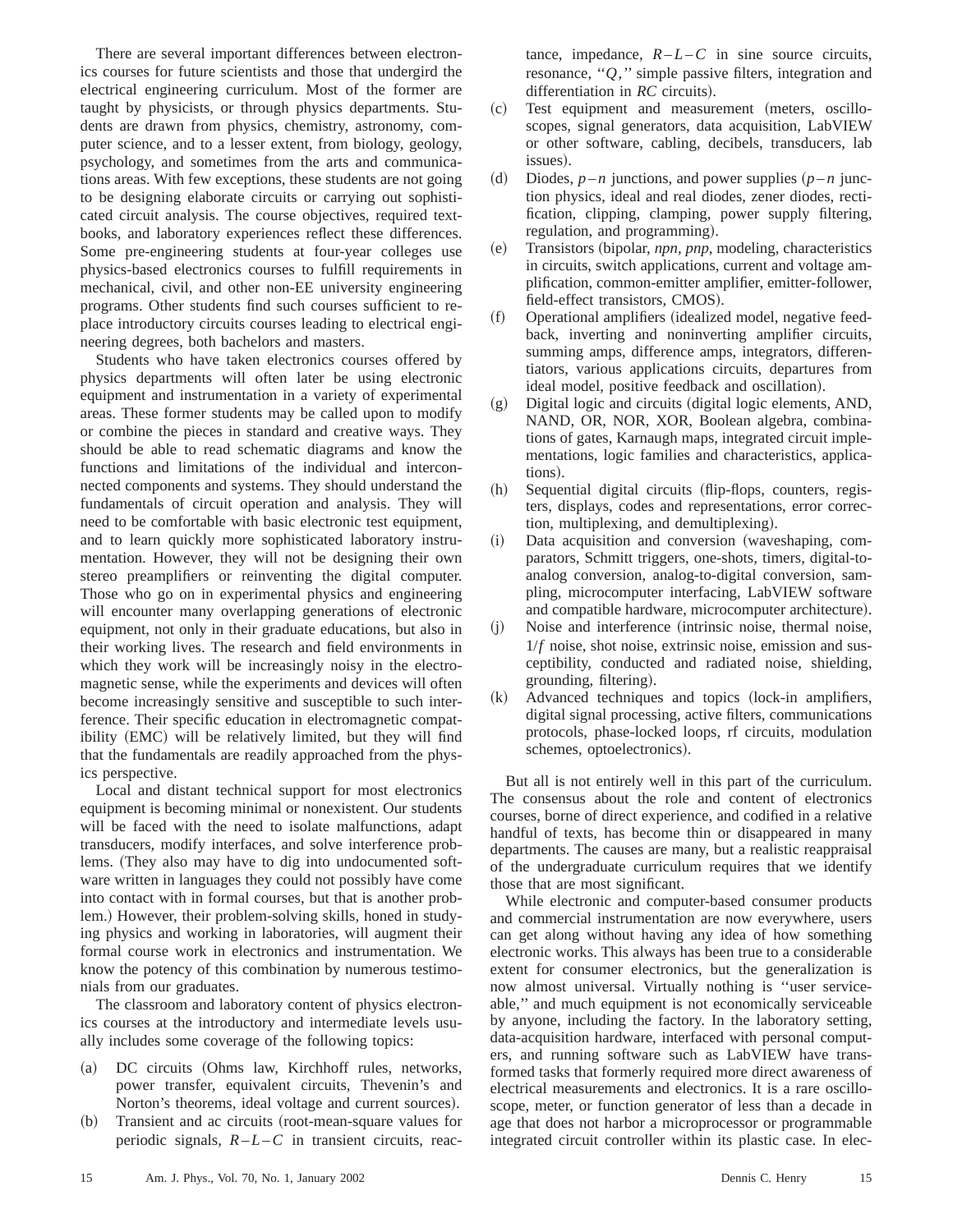tronics engineering and technology courses themselves, the advent of sophisticated analog and digital circuit-simulation software, such as PSpice, has put designer tools into the hands of the apprentice and master alike. Taken to extremes, this technology can turn much of the connected learning and conceptual development into a series of mouse clicks.

The ''less-is-more'' trend in introductory physics sequences has frequently sacrificed coverage of ac circuits, or circuits, period. This has then required that intermediate courses begin at a lower level, and for smaller numbers of students still in the cohort. Faculty debate the question of how much, if any, coverage of discrete components (i.e., transistors) should be included. This could be logically extended to such standard digital topics as gates, flip-flops, counters, and the other stepping stones to a modern pc.

The coverage of experiment control and data acquisition methods, beyond the introduction students already receive in their early physics labs, is sometimes included in electronics courses. Succeeding courses in experimental methods, advanced laboratory, and similar offerings at the upper level typically require that students develop expertise with a variety of interfaces, and with programs written in dialects of BASIC, or, more commonly, LabVIEW. The dividing line between these latter types of courses and more traditional electronics courses is becoming increasingly blurred, and differences arise over the relative importance and sequencing of topics. In addition, the perpetual need to invest in quickly obsolete computer hardware and software can put severe strains on departmental budgets, at a time when such tools are essential, but no longer innovative, nor inherently grantworthy.

Except in electrical engineering degree programs, and in those physics departments that base their offerings on preparing students for them, circuits and electronics courses have been increasingly cut back, and taught by a decreasing pool of interested and experienced faculty. The senior faculty bring perspectives (or biases) borne of seeing the tools and the needs they meet go through a near-complete transition every decade, or less. New instructors, whose contact with and need for electronics understanding in their own research careers and hobbies may be quite limited, often see little relevance to whole chapters of the remaining texts. Indeed, the academic preparation, practical background, and interest necessary for teaching introductory electronics and instrumentation courses is now increasingly hard to find among recent Ph.D.s, even experimentalists. Some physics departments hire faculty with EE backgrounds, just as engineering schools hire physicists.

Unlike the situation for the core areas of undergraduate physics, where there are clearly two or more excellent and sufficiently up-to-date textbooks at both the introductory and advanced levels, there is considerable sentiment by those teaching electronics and instrumentation courses that this is not the case for these courses. Relatively few new texts or revised editions of older ones have appeared in the past dozen years. The average age of the in-print textbooks is approximately a decade, and one excellent and comprehensive text, Simpson's *Introductory Electronics for Scientists and Engineers* (Second Edition, 1987), is only available as a printed-on-demand paperback. A significant number of the authors of the more often adopted texts of the last two decades are either no longer involved in the teaching of the subject, or they are deceased. Inquiries to the publishers of introductory electronics textbooks have uncovered few with plans for revised editions or new books. In defense of authors and publishers, one should note that the entire market for physics electronics books is small, involving a few thousand students per year in the U.S. The high price of textbooks and the long time between revisions encourages a market for used books, although physics majors typically hold onto their books as reference texts.

This concludes what I hope is a reasonably objective assessment of the role and relevance of electronics courses in the physics curriculum. This assessment supports the conclusion that students with a variety of educational and career objectives should acquire an understanding of these fruits of science and technology. There are many excellent resources available to faculty who are or will be teaching electronics courses, although few instructors will be comfortable relying on a single textbook. This Resource Letter is built around a representative collection, with a primary focus on those created since 1985. The assignment of level designations  $(E, I, I)$ A) is often somewhat subjective, and of limited usefulness for some of the resources. Publications and products aimed at engineering, vocational, and technical courses and audiences are cited to a limited extent, and in those categories for which the distinctions are less significant. The order in which the resources are listed is subjective, with those of potentially greater scope and usefulness cited earlier.

# **II. TEXTBOOKS**

- 1. Introductory Electronics, Second Edition, R. E. Simpson (Allyn and Bacon, Boston, 1987). This comprehensive textbook does not shy away from circuit theory, and is more often used in junior–senior– graduate, rather than sophomore courses. Over 50 laboratory experiments are included in an appendix. Available through ''on demand'' printing by the publisher.  $(I, A)$
- **2. The Art of Electronics, Second Edition**, P. Horowitz and W. Hill (Cambridge U.P., New York, 1989). The title of this popular second edition reflects the authors' emphasis on solutions to a wide range of electronics applications problems, with minimal circuit analysis or pedagogical development of the theory. It is widely used both as a college text, and as a reference source for practitioners, but it requires supplementing in structured courses, particularly at the introductory level. A companion book, **Student Manual for the Art of Electronics** by T. C. Hayes and P. Horowitz (Cambridge U.P., New York, 1989) partially meets this need, with breezy tutorials and some experiments. The text could be your one ''desert island'' electronics book, if you already knew some electronics. Text reviewed by R. J. Rollefson, Am. J. Phys. 58, 702-703 (1990). (I)
- 3. Electronics: A System Approach, N. Storey (Addison–Wesley– Longman, Harlow, England, 1998). This relatively new entry from the U. K. incorporates PSpice exercises throughout a comprehensive treatment of analog and digital topics, but with only a limited review of ac and dc circuits. The systems approach is exemplified by short sections on noise and electromagnetic compatibility. (I)
- **4. Electronics and Communications for Scientists and Engineers**, M. Plonus (Harcourt, San Diego, 2001). This recent book covers analog and introductory digital topics at a sophomore level, and concludes with two chapters on digital computing and communications systems. The latter chapter explains the workings and architecture of many commercial systems, ranging from T-1 lines to TCP/IP.  $(E)$
- 5. An Introduction to Modern Electronics, W. Faissler (Wiley, New York, 1991). An extensive review of dc and ac circuits eases the transition for students whose general physics courses may have omitted or treated these topics lightly. Reviewed by A. F. Burr, Am. J. Phys. **61**,  $285-286$  (1993). (E)
- **6. Principles of Electronic Instrumentation, Third Edition**, A. J. Diefenderfer and B. E. Holton (Saunders, Philadelphia, 1994). The second edition by the late A. J. Diefenderfer broke new ground in 1978 with its style and accessible content at a time when discrete components were rapidly giving way to integrated circuits. The third edition by Holton retains the pedagogical approach of its predecessor, but unfor-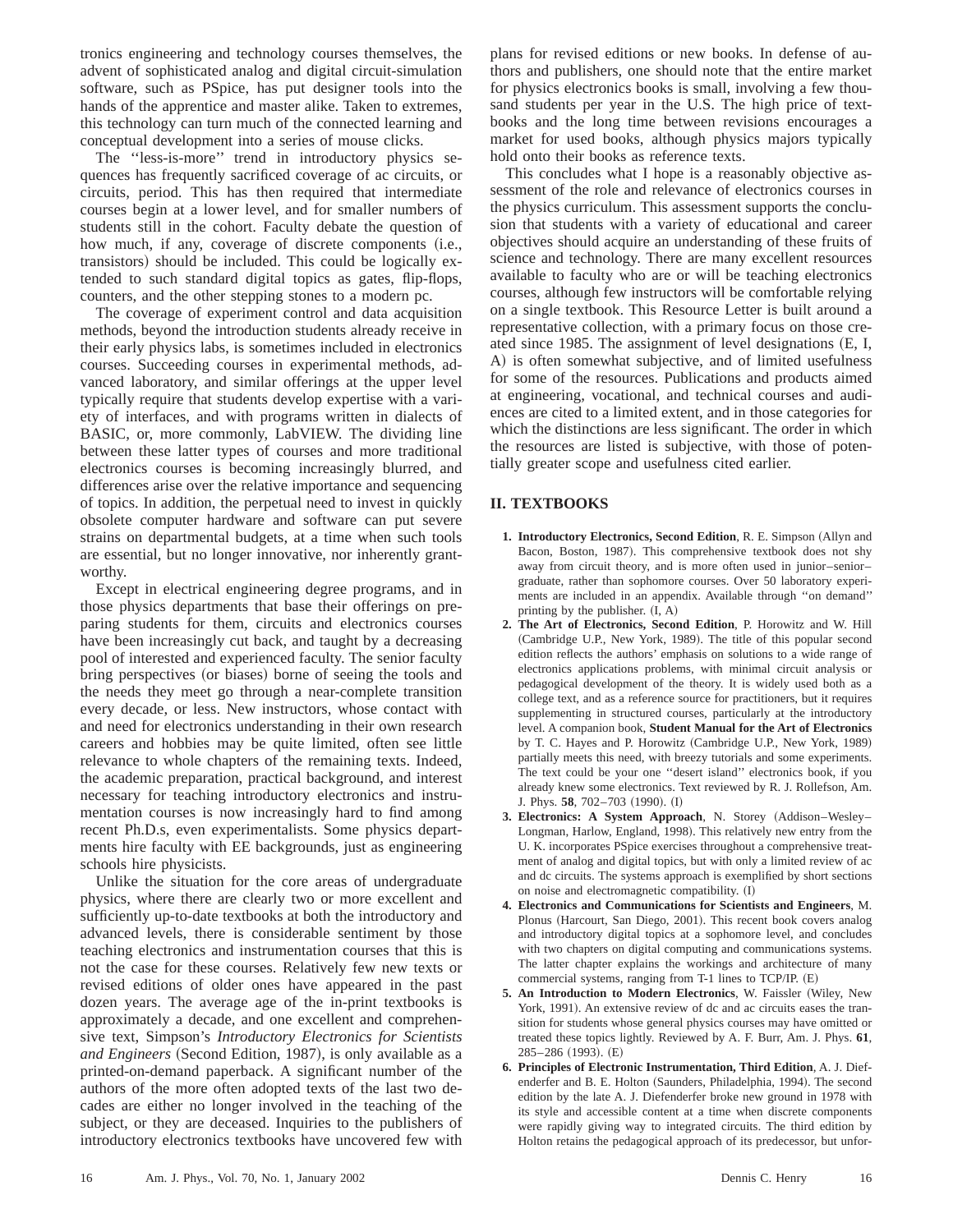tunately also includes a significant number of errors. A fourth edition was in progress as this Resource Letter was being written. Reviewed by C. W. S. Conover, Am. J. Phys. 63, 574–576 (1995). (E)

- **7. Analog Electronics for Scientific ApplicationsÕDigital and Microprocessor Electronics for Scientific Applications**, D. Barnaal (Waveland, Prospect Heights, 1989). This two-volume set is based on Barnaal's 1982 edition, with minor revisions. Although many of the examples in the digital sections refer to obsolete devices and microprocessors, the discussion of introductory topics and concepts is accessible for sophomore-level courses. The chapter on amplifier behavior is particularly effective. The digital and microprocessor portion (1982) printing) was reviewed by F. J. Wunderlich and D. E. Shaw, Am. J. Phys. **53**, 1016 (1985). (E)
- **8. Basic Electronics for Scientists, Fifth Edition**, J. J. Brophy (McGraw–Hill, New York, 1990). The fifth edition of this longrunning series continues a strong emphasis on discrete-component circuits, at the expense of a more balanced treatment of integrated circuits.  $(I)$
- **9. Gateways into Electronics**, P. C. Dunn (Wiley, New York, 2000). Includes laboratory exercises, but overall theoretical in emphasis. Reviewed by J. Fajans, Am. J. Phys. 69, 621 (2001). (A)

# **III. SUPPLEMENTARY TEXTS AND REFERENCE BOOKS**

## **A. Electrical engineering texts**

The curriculum for electrical engineers is undergoing significant changes, both in what is taught in these university departments, and in what is expected from the physics and mathematics courses that serve these audiences. Courses in circuits and electronics are no exception. Textbooks written for electrical engineering courses in circuits and electronics generally offer greater depth and topical coverage, with an overriding design emphasis. However, for any given topic, particularly at the introductory and fundamentals level, there can be a remarkable similarity in exposition between texts aimed at the different audiences. Physicists teaching circuits and electronics courses can benefit from these textbooks as references, and some of the more popular titles are listed below. Caution should be exercised in assuming the convention for current flow used in a given book, since some authors use conventional current and others electron current. Indeed, at least two popular texts (those by Floyd and Paynter) are published in separate editions for both conventions.

- 10. Fundamentals of Electric Circuit Analysis, C. R. Paul (Wiley, New York, 2001). This book covers passive circuits in the context of a one-semester course for electrical engineers. Good examples and exercises, some using PSpice and MATLAB.  $(E)$
- **11. Electronics Fundamentals, Circuits, Devices, and Applications,** Fifth Edition, T. L. Floyd (Prentice–Hall, Upper Saddle River, NJ, 2000). Both passive and active circuits are covered, but current flow is assigned to the electrons in the edition reviewed. Some Electronics Workbench designs are included as optional exercises on a CD-ROM. There is some topical overlap with the editions of **Electronic Devices** by the same author.  $(I)$
- **12. Introductory Electronic Devices and Circuits, Fifth Edition**, R. T. Paynter (Prentice–Hall, Upper Saddle River, NJ, 2001). Practical designs with solid-state devices are the focus. Comes with a CD-ROM with about 100 applications problems employing Electronics Workbench software. Both electron flow and conventional current flow versions are available.  $(E)$
- 13. Basic Electronics, Eighth Edition, B. Grob (Glencoe–McGraw–Hill, NY, 1996). Often cited for its usefulness as a self-study or review book, with modest mathematics expectations. (E)
- **14. Electronics for Engineers, Second Edition**, R. J. Maddock and D. M. Calcutt (Addison–Wesley–Longman, Harlow, 1994). Suitable for the electronics component for undergraduate engineers other than electri $cal. (E)$
- **15. Fundamentals of Analog Circuits**, T. L. Floyd, D. Buchla, and D. Buchla (Prentice–Hall, Upper Saddle River, NJ, 1999). Covers discrete linear devices, op-amps, and linear integrated circuits, with some examples using transducers and radio-frequency amplifiers.  $(I)$
- **16. Analog and Digital Electronics: A First Course, Revised Second** Edition, P. H. Beards (Prentice–Hall, London, 1996).  $(I)$
- **17. Principles of Electronic Circuits, Second Edition**, S. G. Burns and P. R. Bond (PWS, Boston, 1996). Makes heavy use of the then-current version of PSpice for circuit modeling. (A)
- **18. The Science of Radio With MATLAB & Electronics Workbench Demonstrations, Second Edition**, P. J. Nahin (Springer-Verlag, New York, 2001). A must-read for those interested in learning the fundamental relationships between electronics and radio communication. Written in a rich historical context, but with modern technology and mathematics. Not to be confused with several science fiction books and articles by the same author.  $(I)$
- 19. The Art of Linear Electronics, Second Edition, J. L. Hood (Newnes, London, 1998). Traditional discrete component analog circuits form the core of this engineering-oriented book. The art of minimizing hum and noise is also practiced. (I)
- **20. Design with Operational Amplifiers and Analog Integrated Cir**cuits, Second Edition, S. Franco (WCB/McGraw-Hill, Dubuque, 1997). Comprehensive design text that assumes a background in linear circuits and op-amps. (I)
- **21. Electronics Devices and Circuits: Discrete and Integrated**, D. J. Dailey (Prentice–Hall, Upper Saddle River, NJ, 1997). Designed for students in two- and four-year electronics technology programs. PSpice is the coordinated circuit simulation.  $(E)$
- **22. Digital Principles and Applications, Fifth Edition**, D. P. Leach and A. P. Malvino (Glencoe–McGraw–Hill, NY, 1994). Beginner's book covering digital principles and electronics for a variety of audiences.  $(E)$

## **B. Advanced topics in electronics**

Below are some texts covering solid-state devices, optoelectronics, LabVIEW, and more specialized topics that faculty may wish to cover in advanced courses.

- **23. Optimizing Op Amp Performance**, J. G. Graeme and J. E. Graeme (McGraw–Hill, New York, 1997). As the title suggests, this designoriented book aids the nonrookie user of op-amp circuits in adjusting circuit and layout variables to achieve optimal performance in such areas as stability, noise, distortion, and the like. Not overly theoretical, but still quite technical.  $(A)$
- 24. Microelectronic Circuit Design, R. C. Jaeger (McGraw–Hill, New York, 1997). This is a text for a comprehensive two- or three-semester analog and digital circuit design course. SPICE and MATLAB are used in the problem sets, and design problems abound.  $(I, A)$
- **25. Learning with LabVIEW 6i, Second Edition**, R. H. Bishop (Prentice–Hall, Upper Saddle River, 2001). This is the official textbook for use with LabVIEW Student Edition 6i, produced by National Instruments. The Prentice–Hall student edition comes with a CD-ROM with the student edition of LabVIEW. The book employs tutorials and other pedagogical techniques for learning graphical programming of virtual instruments.  $(E, I)$
- 26. Advanced LabVIEW Labs, J. Essick (Prentice–Hall, Upper Saddle River, 1998). Written by Reed College physics professor John Essick, this book has received praise for its clarity and effectiveness. Reviewed by E. D. Jones in Phys. Today  $52$  (12), 60 (1999).  $(I, A)$
- **27. LabVIEW Graphical Programming, Third Edition**, G. W. Johnson and R. Jennings (McGraw–Hill, New York, 2001). This latest edition in the series is updated for LabVIEW version 6.0, and comes with a CD-ROM, for both PC and MacIntosh platforms. Publication announcement was received just as this Letter was finalized. (E, I)
- 28. Advanced Superconductor Digital Electronics, K. Likharev (Department of Physics and Astronomy, State University of New York at Stony Brook, 1999). This is the final report on stage two of the Department of Defense-sponsored research project ''Advanced Superconductor Digital Electronics" [Contract No. FF49620-95-1-0415]. The topic is well off the path for undergraduate courses, but may be of interest as a benchmark, with close connections to device physics.  $(A)$
- **29. Optical Electronics in Modern Communications, Fifth Edition**, A. Yariv (Oxford U. P., New York, 1997). This book is a leading engi-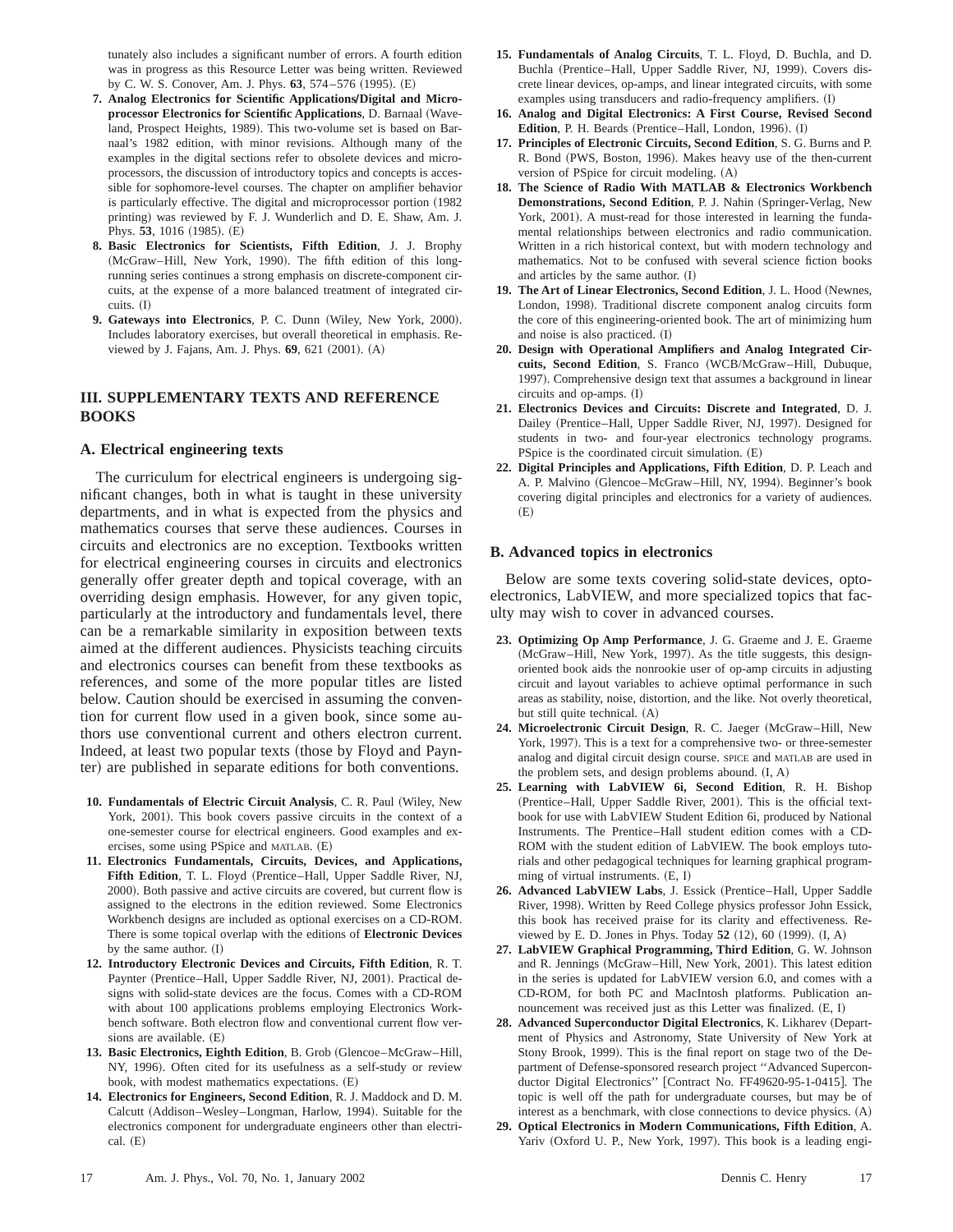neering text in laser physics and optical communication. As such, its overlap with physics electronics courses is very small, but advanced students and faculty whose projects include electro-optics will find it a good reference.  $(A)$ 

## **C. Additional references**

- **30. McGraw–Hill Electronics Dictionary, Sixth Edition**, N. Sclater and J. Markus (McGraw–Hill, New York, 1997). This is an illustrated dictionary for laypersons, not an engineers' handbook. It includes acronyms, abbreviations, and technical terms from related areas of science and technology.  $(E)$
- **31. The New IEEE Standard Dictionary of Electrical and Electronic** Terms (IEEE, Piscataway, 1993). This dictionary, which was unfortunately out of print at this writing, is designed for technical users and can be found in many university libraries.  $(I, A)$
- 32. Electronic Dictionary, H. M. Berlin (Prentice–Hall, Englewood Cliffs, NJ, 1990). As with many of the other books by this author, this dictionary, now somewhat dated, is primarily written for the hobbyist and technician. (E)
- 33. Electronic Formulas, Symbols and Circuits, F. M. Mims (Radio Shack, Fort Worth,  $2000$ ). Inexpensive and aimed at the hobbyist.  $(E)$
- 34. Semiconductor Cross Reference Book, Fifth Edition (Sams Technical Publishing, Indianapolis, 2000). Cross-reference books find their greatest utility in maintenance and repair situations, but can be useful when projects call for unavailable devices. No specifications. Covers ECG, NTE, TCE, and Radio Shack brands. Also available on CD- $ROM. (E)$
- **35. The Encyclopedia of Electronic Circuits**, Vol. 7, R. F. Graf (McGraw–Hill, New York, 1998). Circuit collections must be used with a considerable wariness, since a great many published circuits contain errors. Students should probably be kept ignorant of their existence until a late stage.  $(E)$
- **36. Principles of Electronics: Analog and Digital**, L. R. Fortney (Harcourt–Brace–Jovanovich, San Diego, 1987). Now out of print, this text provides a particularly thorough analysis of passive and active analog circuits, using complex algebra freely. Other standard topics are handled at a somewhat lower level. The reader is cautioned about numerous typos and errors.  $(I)$
- **37. A Practical Introduction to Electronic Circuits, Third Edition**, M. H. Jones (Cambridge U. P., New York, 1996). A well-regarded entrylevel book for self-study and the hobbyist. (E)
- **38. Practical Electronics for Inventors**, P. Scherz (McGraw–Hill, London, 2000). Comprehensive in coverage and directed at the hobbyist and self-study market, with minimal mathematics, but also with its share of typographical errors.  $(E)$
- 39. Digital Circuits (Study Guide/Laboratory Manual), W. J. Streib and M. R. Berren (Goodheart–Willcox, Tinley Park, IL, 1997). This inexpensive paperback fits most naturally into the two-year vocationaltechnical market. (E)
- **40. Schaum's Outline of Theory and Problems of Digital Principles, Third Edition**, R. L. Tokheim (McGraw–Hill, New York, 1994). As with the other Schaum Outlines, this book is most popular as a study tool for students in courses that use other books. Faculty have been known to pull exam problems from them, too.  $(E, I)$
- 41. Experimental Physics: Modern Methods, R. A. Dunlap (Oxford U. P., New York, 1988). A number of electronics devices and techniques are covered in the broader context of modern experimental physics methods. Reviewed by D. G. Haase, Am. J. Phys. **58**, 1216 (1990). (I)
- **42. McGraw–Hill Electronic Testing Handbook: Procedures and Techniques**, J. D. Lenk (McGraw–Hill, New York, 1994). Currently out of print. Focus is the use of electronic test equipment for measurement purposes.  $(I)$
- 43. The Circuits and Filters Handbook, edited by W. K. Chen (CRC Press, Boca Raton, FL, 1995). Nearly 2900 pages divided into about 100 sections with as many authors, covering almost anything one could want to know about filter theory, design, and characteristics. (I, A)
- **44. CMOS Cookbook, Second Revised Edition**, D. Lancaster and H. M. Berlin (Newnes, Boston, 1997). A descendent of the long-running Lancaster cookbooks, later revised by Berlin. Lots of data on devices, and working circuits, although many are quite dated. The static sensitivity of CMOS makes teaching lab use of this family somewhat tricky in some environments. (E)
- **45. Lancaster's Active Filter Cookbook, Second Edition**, D. Lancaster (Butterworth–Heinemann, Woburn, MA, 1996). The first version of this useful book was published in 1975, and there have been few changes in succeeding printings.  $(E, I)$
- **46. Experiments in Instrumentation and Measurement, Facsimile Edi**tion, H. M. Berlin and F. C. Getz (Merrill, Columbus, OH, 1990). Given the evolution of modern electronic test equipment, this title may be more useful for instructor inspiration.  $(E)$
- **47. Electronics the Easy Way, Third Edition**, R. Miller and M. R. Miller (Barron's, Hauppage, NY, 1995). An inexpensive introductory book in electronics, suitable for pre-college courses, with a knowledgeable instructor.  $(E)$

### **D. Historical references**

- **48. Electrons and Holes in Semiconductors, with Applications to Tran**sistor Electronics, W. Shockley (Van Nostrand, New York, 1950). From The Bell Telephone Laboratories series. An historic and influential monograph.  $(I, A)$
- **49. A History of Engineering and Science in the Bell System**. Vol. 4. Physical Sciences (1925–1980), M. D. Fagen, A. E. Joel, and G. E. Schindler (The Laboratories, New York, 1975). Includes photocopies of Brattain's notebook pages for the discovery of amplification in the point-contact transistor. Out of print now for more than a decade, these volumes were originally distributed at no cost to some academic departments. Very high quality. (E)
- **50. A History of Engineering and Science in the Bell System**. Vol. 6. Electronics Technology (1925–1975), M. D. Fagen, A. E. Joel, and G. E. Schindler (The Laboratories, New York, 1975). The late Bell Laboratories were key to much of the evolution of the vacuum tube and the entire field of electronics. Hard to put down if you have an historic bent.  $(E)$
- 51. A History of Computing Research at Bell Laboratories (1937-1975), B. D. Holbrook and S. W. Brown (Bell Telephone Laboratories, Murray Hill, 1982). Harry Nyquist ("Nyquist frequency") and Claude Shannon ("Father of information theory") are but two of the pioneers who worked at Bell Laboratories. Their work is interestingly described. (E)

## **E. General**

**52. How Things Work: The Physics of Everyday Life**, L. A. Bloomfield (Wiley, New York, 1997). Chapters 13 and 14 discuss the physics of audio amplifiers, computers, radio, television, and microwave ovens in this text for nonscience audiences.  $(E)$ 

# **IV. ARTICLES**

## **A. Pedagogy and methods**

- **53.** ''An investigation of CAI teaching methods in an electronics course,'' K. W. Wood, Am. J. Phys. 50, 683-693 (1982). (E)
- **54.** ''A quantitative analysis of the effectiveness of simulated electronics laboratory experiments," T. M. Hall, Jr., J. Eng. Tech. 16, 60-66 (Fall,  $2000$ .  $(E)$
- **55**. ''The oscilloscope as a measuring instrument,'' B. A. Cooke, T. J. Harris, and H. S. Derbyshire, Am. J. Phys. **58**, 933–935 (1990). (E)
- **56.** ''The first course on electronics and ABET criteria 2000,'' M. H. Rashid, Proc. IEEE Frontiers Educ. Conf. 1, 11a4-1113 (1999). (E)
- **57.** ''Nonionizing radiation: Appropriate topic in a physics curriculum,''A. J. Adams, Am. J. Phys. 51, 807-810 (1983). (E)
- **58.** ''A collaborative multimedia, web-based electronics course,'' S. Villareal and B. Zoghi, Proc. IEEE-Frontiers Educ. Conf. 1, 39 (1996). (E)

#### **B. Passive circuits and circuit theorems**

- **59.** ''Thevenin's theorem in linear circuits with controlled sources,'' P. A. Valberg, Am. J. Phys. 44, 577-580 (1976). (I)
- **60.** ''Variational alternatives to Kirchhoff's loop theorem in dc circuits,'' D. A. Van Baak, Am. J. Phys. 67, 36-44 (1999). (A)
- **61.** ''Equivalent resistors of polyhedral resistive structures,'' F. J. van Steenwijk, Am. J. Phys. 66, 90–91 (1998). (I)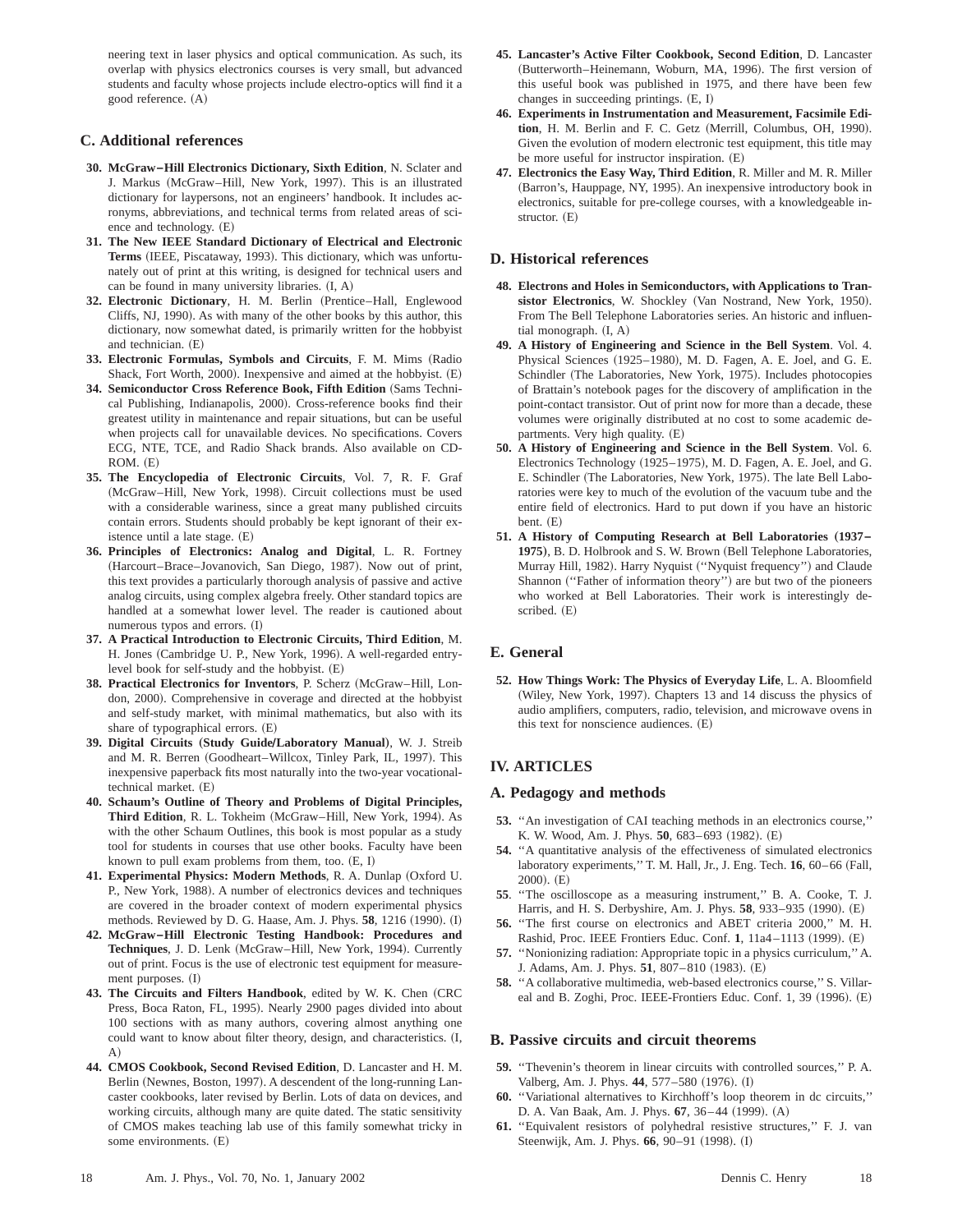- **62.** ''The random walk method for dc circuit analysis,'' R. A. Sorensen, Am. J. Phys. 58, 1056-1059 (1990). (I)
- **63.** ''Piecewise linear anharmonic *LRC* circuit for demonstrating soft and hard spring nonlinear resonant behavior,'' E. L. M. Flerackers, H. J. Janssen, and L. Beerden, Am. J. Phys. 53, 574–577 (1985). (I)
- **64.** ''Electronic device of didactic and electrometric interest for the study of RLC circuits," A. L. Pérez Rodríguez, J. J. Peña Bernal, and B. Mahedero Balsera, Am. J. Phys. 47, 178–181 (1979). (E)
- **65.** ''Why are resonant frequencies sometimes defined in terms of zero reactance?,'' J. D. Dudley and W. J. Strong, Am. J. Phys. **55**, 610–613  $(1987)$ .  $(I)$
- **66.** ''The significance of zero reactance frequency,'' J. A. Stuller, Am. J. Phys. 56, 296 (1988). (E)

#### **C. Devices, analog circuits, amplification, and filters**

- **67.** ''Exercises in the synthesis of electrical impedances,'' R. L. Collier, Am. J. Phys. **57**, 362–365 (1989). (I)
- **68.** ''An inexpensive variable voltage regulated power supply for the introductory lab," B. Holton, Am. J. Phys. 53, 1116 (1985). (E)
- **69.** "Computer simulation of  $p n$  junction devices," N. S. Rebello, C. Ravipati, D. A. Zollman, and L. T. Escalada, Am. J. Phys. **65**, 765–773  $(1997)$ .  $(I)$
- **70.** ''A hands-on approach to op-amp basics,'' F. Nachbaur, Pop. Electron. 15, 31 (February 1998). Introduction and three projects.  $(E)$
- **71.** ''The considerations when choosing an audio op amp,'' T. Murphy, Electron. News 44 (2208), 34 (March 2, 1998). (E)
- **72.** "Using the NE602," J. J. Carr, Electron. Now 68 (2), 47 (February 1997). An introduction to an rf analog of the popular  $555$  timer.  $(I)$
- 73. "Phototransistor basics," I. Pool, Pop. Electron. 16, 83 (September  $1999$ .  $(E)$
- **74.** ''Understanding analog optoisolator/couplers,'' D. Eichenberg, Pop. Electron. 14, 44 (December 1997). Introduction with lab/project examples.  $(E)$
- 75. "Phase-locked loops," R. Marston, Electron. Now 65, 69 (October 1994). First of three feature articles on the theory and applications of  $PLL.$   $(I)$
- **76.** ''Closed-loop control systems,'' D. Eichenberg, Electron. Now 66, 69 (February 1995). Feature article on the fundamentals of closed-loop control systems. (I)

#### **D. Digital circuits, logic, waveshaping**

- **77.** ''A low-cost timer for free-fall experiments,'' A. Edgar, Am. J. Phys. **59**, 568-569 (1991). (E)
- **78.** ''Simple universal logic state checker,'' J. W. Rudmin, Am. J. Phys. **50**, 283-284 (1982). (E)
- **79.** ''A fringe-counting circuit for use with the Michelson interferometer,'' B. Aghdaie, Am. J. Phys. 56, 664-665 (1988). (I)
- **80.** ''Electronic integrator for physics experiments,'' M. K. Albert and H. C. Hayden, Am. J. Phys. **54**, 720–722 (1986). (I)
- 81. "Generator Circuits," C. D. Rakes, Pop. Electron. 15, 58 (December 1998). Seven examples of rectangular waveform generator circuits using common ICs. (E)
- **82.** "Timing is everything," C. D. Rakes, Pop. Electron. 15, 57 (September 1996). Five timing applications with common ICs. (E)

# **V. LABORATORY EXPERIMENTS, MANUALS, AND PROJECTS**

The lecture–laboratory combination for electronics remains popular where courses are offered in physics departments. However, perhaps more the case here than in other parts of the physics curriculum, commercially available laboratory manuals and experiment collections represent only a small fraction of materials followed by students and required by instructors. Locally produced laboratory manuals, with experiments drawn from a variety of sources, are the norm. Topical articles in academic journals and leisure or hobby magazines, including those cited above, are useful sources of both exercises and inspiration. I offer below additional examples at different levels, as well as a number of laboratory manuals and references that include experiments.

The project component of the electronics laboratory or junior–senior laboratory course can be an enriching capstone experience. Student enthusiasm to build challenging, dramatic, and sometimes "Rube Goldberg" contraptions is typically high, but runs headlong into the usual constraints imposed by limited equipment, course time, and practicality. Physics experimentalists with ongoing research may have a ready source of smaller tasks that work well as projects. The modification of published experiments, or the enhancement and testing of a commercial piece of electronic equipment or kit can also contribute to the pool of project ideas. As is true of project work in any course, feasibility, faculty support, and fallback plans are all-important elements.

#### **A. Laboratory experiments for introductory courses**

- **83.** ''Harmonic or Fourier synthesis in the teaching laboratory,'' G. Whaite and J. Wolfe, Am. J. Phys. 58, 481-483 (1990). (I)
- **84.** ''Transmission line exercises for the introductory physics laboratory,'' G. H. Watson, Am. J. Phys. 63, 423-425 (1995). (I)
- **85.** ''Phasemeters and their use in the undergraduate physics laboratory,'' J. P. van der Merwe, Am. J. Phys. 53, 1089-1092 (1985). (E)
- **86.** ''Use of a voltage-to-frequency converter to measure the integral *E dt*," L. N. Beard, Am. J. Phys 57, 475-476 (1989). (E)
- **87.** ''Measuring magnetic fields with an IC chip in the introductory lab,'' P. A. Bender, Am. J. Phys. **54**, 89–90 (1986). (E)
- **88.** ''A pulser circuit for measuring the speed of light,'' M. E. Ciholas and P. M. Wilt, Am. J. Phys. 55, 853-854 (1987). (E)

#### **B. Laboratory experiments for advanced courses**

- **89.** ''Coupled oscillators: A laboratory experiment,'' G. Hansen, O. Harang, and R. J. Armstrong, Am. J. Phys. **64**, 656–660 (1996). (I)
- **90.** ''Experiment on the physics of the *PN* junction,'' A. Sconza, G. Torzo, and G. Viola, Am. J. Phys. 62, 66-70 (1994). (I)
- **91.** ''Shot-noise measurements of the electron charge: An undergraduate experiment,'' D. R. Spiegel and R. J. Helmer, Am. J. Phys. **63**, 554–  $560$  (1995). (I)
- **92.** ''Modern optical signal processing experiments demonstrating intensity and pulse-width modulation using an acousto-optic modulator,'' T.-C. Poon, M. D. McNeill, and D. J. Moore, Am. J. Phys. **65**, 917–  $925$   $(1997)$ .  $(I)$
- **93.** ''The lock-in amplifier: A student experiment,'' R. Wolfson, Am. J. Phys. 59, 569-572 (1991). (I)
- **94.** ''A simple integrated circuit model of propagation along an excitable axon,'' P. H. Bunton, W. P. Henry, and J. P. Wikswo, Am. J. Phys. **64**,  $602-606$   $(1996)$ .  $(E)$
- **95.** ''Experimental measurements on a simulated lumped transmission line,'' H. J. T. Smith and J. A. Blackburn, Am. J. Phys. **65**, 716–725  $(1997)$ .  $(A)$
- **96.** ''A capable voltage logger for the PCI bus,'' C. D. Spencera, Am. J. Phys. 68, 966-968 (2000). (A)
- **97.** ''A computer-based data acquisition laboratory for undergraduates,'' J. Maps, Am. J. Phys. 61, 651–655 (1993). (I)
- **98.** ''A laboratory course in computer interfacing and instrumentation,'' C. A. Kocher, Am. J. Phys. 60, 246-251 (1992). (I)

#### **C. Laboratory manuals**

- **99. Laboratory Manual to Accompany Principles of Electronic Instrumentation, Third Edition**, A. J. Diefenderfer and B. Holton (Saunders, Philadelphia, 1994). Written by Brian Holton, this manual includes 18 experiments, of which 15 cover passive and active linear circuits. The remaining three introduce digital gates, flip-flops, and  $A/D$  conversion.  $(E)$
- **100. Experiments in Electronic Devices: To accompany Floyd's Elec**tronic devices, Fifth Edition, H. M. Berlin and T. L. Floyd (Prentice– Hall, Upper Saddle River, NJ, 1999). Apparently available in two versions, to match the current convention of the related texts.  $(E)$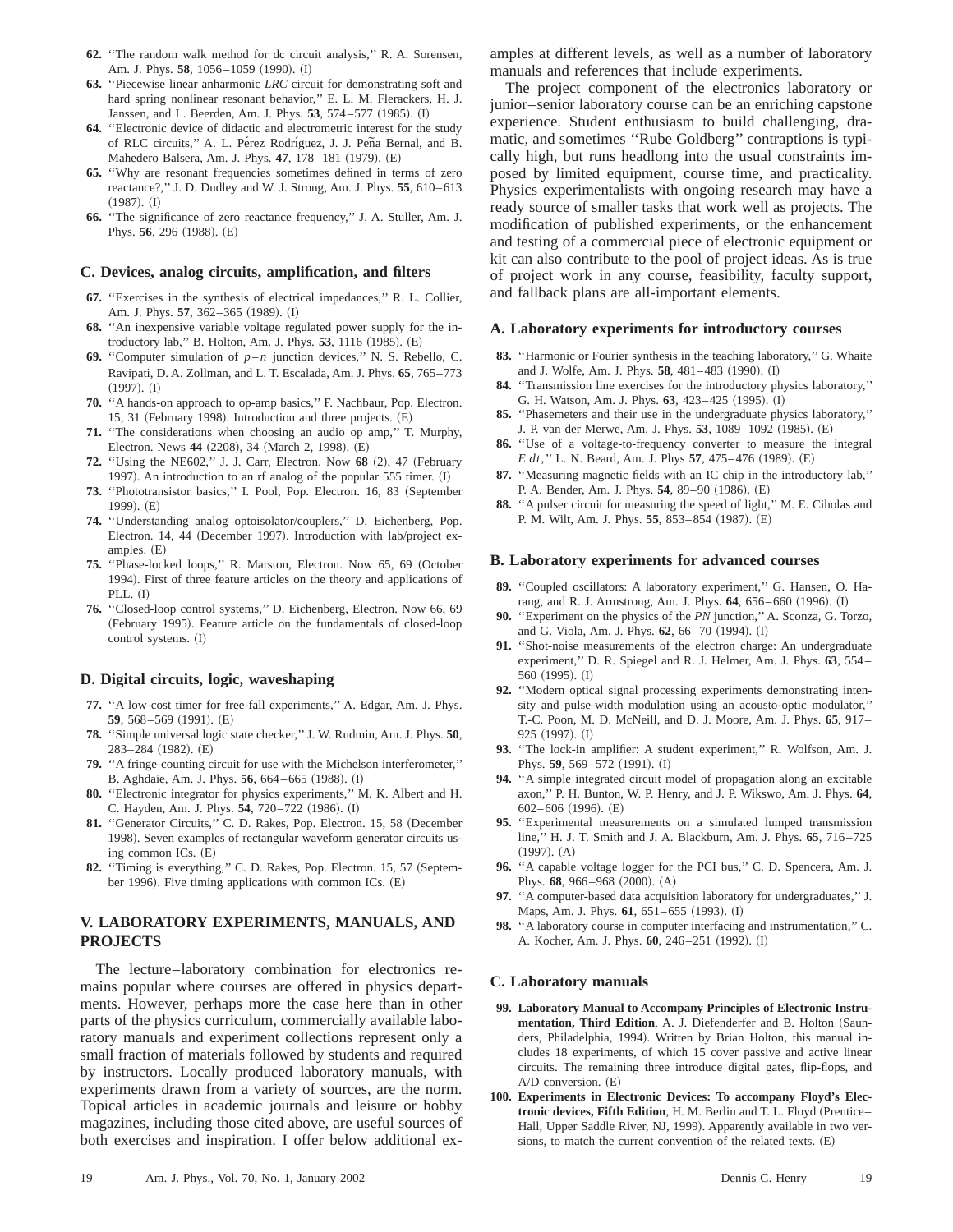- 101. Introductory Electronic Devices and Circuits (LAB MANUAL), **Fifth Edition**, R. T. Paynter, S. C. Harsany, and H. M. Smith (Prentice–Hall, Englewood Cliffs, NJ, 2000). Available in two versions, to match the current convention of the related texts.  $(E)$
- **102. Experiments for Electronic Principles: A Laboratory Manual for use with Electronic Principles, Sixth Edition**, A. P. Malvino (McGraw-Hill, New York, 1999). (E)
- **103. Experiments in Digital Principles, Fourth Edition**, D. P. Leach (McGraw-Hill, New York, 1998). (E)
- **104. Introduction to Electronic Devices Laboratory Manual**, S. Briggs, D. Quatrine, R. St. John, and R. Topolewski (Kendall/Hunt, Dubuque, 1994). This manual and those published by Kendall/Hunt and listed elsewhere are primarily developed for courses at the authors' institutions, but are available for use elsewhere.  $(E)$
- **105. Experiments in Modern Electronics**, W. Leach, Jr. and T. E. Brewer (Kendall/Hunt, Dubuque, 2000). Laboratory Manual for introductory course in electrical and computer engineering. (E)
- **106. Analog Electronic Circuits and Systems: Laboratory Manual, Sec**ond Edition, M. A. Soderstrand and G. E. Ford (Kendall/Hunt, Dubuque, 2000). (E)
- **107. Laboratory Explorations for Microelectronic Circuits, Fourth Edi**tion, K. C. Smith and S. Smith (Oxford U. P., New York, 1998). Designed to be used with the authors' text **Microelectronic Circuits, Fourth Edition**, for the EE market. (I)
- **108. Lab Manual, a Design Approach: To Accompany Digital Systems: Principles and Applications, Eighth Edition**, G. L. Moss and R. J. Tocci (Prentice–Hall, Upper Saddle River, NJ, 2001). (I)
- **109. Laboratory Manual for Digital Electronics Through Project** Analysis, R. A. Reis (Merrill, New York, 1991). (I)
- **110. Laboratory Manual for Electronics via Waveform Analysis**, E. C. Craig (Springer-Verlag, New York, 1994). Somewhat nontraditional, as is the text.  $(I)$
- **111. Digital Electronics Laboratory Experiments Using the Xilinx Xc95108 CPLD with Xilinx Foundation Design & Simulation Soft**ware, J. W. Stewart and C.-Y. Wang (Prentice–Hall, Paramus, NJ, 2001). Text for a lower-division EE course in digital design, using the Xilinx Xc95108 Complex Programmable Logic Device. This platform is becoming common in engineering courses, but appears to be rare in physics electronics courses. Three TTL and 20 CPLD experiments, all with familiar titles and objectives, are augmented by six appendices.  $(I)$
- **112. Experiments with Integrated Circuits: The IC Electronics Toolbox**, R. J. Higgins (Prentice–Hall, Englewood Cliffs, NJ, 1983). Long out of print, as is the companion text, but contains some good experiments. Text takes the unusual approach of introducing digital topics before analog.  $(E)$
- 113. Digital Systems Laboratory Manual, M. A. Michelen (Simon & Schuster Custom Publishing, Needham Heights, MA, 1998). Includes four computer disks.  $(I)$
- **114. Applied Electricity & Electronics Laboratory Manual**, C. Bayne (Goodheart–Willcox, Tinley Park, IL, 2000). Aimed primarily at the vocational-technical course. (E)

#### **D. Project resources**

- 115. The Forrest Mims Circuit Scrapbook, F. M. Mims (L1h Technology, Eagle Rock, VA, 2000). (E)
- **116. Electronic Components: A Complete Reference for Project Build**ers, D. T. Horn (TAB Books, Blue Ridge Summit, PA, 1992). (E)
- 117. Electronic Sensor Circuits & Projects, F. M. Mims III (Radio Shack, Fort Worth, 2000). (E)
- **118. Beginning Digital Electronics Through Projects**, A. Singmin (Newnes, Boston, 2001). (E)
- **119. Advanced Electronic Projects, Second Edition**, S. Kamichik (PROMPT, Indianapolis, 1998). Contains a variety of audio and other projects at an intermediate level. (I)
- 120. "Freeze motion with the laser scope," S. Campisi, Electron. Now 16, 33 (December 1999). (I)

## **VI. SOURCES OF EQUIPMENT AND PARTS**

I include manufacturers and suppliers of electronic test equipment, components, and other supplies used in teaching circuits and electronics. Many firms operate globally, and increasingly offer e-commerce options in addition to their often indispensable printed catalogs. Sales representatives of larger firms may be found in most regions of the United States, and educational discounts may sometimes be negotiated. Lab instructors, particularly those on tight budgets, should not overlook local electronics distributors and surplus shops. Ebay often carriers used equipment of value.

#### **A. Measurement and test equipment vendors**

- 121. (www.fluke.com) Fluke Instruments.
- 122. (www.agilent.com/tm/indelec/English/) Formerly Hewlett–Packard.
- 123. (www.bkprecision.com) B&K Precision. Medium price range.
- 124. (www.tek.com) Tektronix.
- 125. (www.tucker.com) Tucker Electronics. New and reconditioned equipment.
- 126. (www.globalspecialties.com) Global Specialties, formerly CSC. Relatively inexpensive.
- 127. (www.leaderusa.com) Leader Instruments.
- 128. (www.alfaelectronics.com) Alfa Electronics. Some national brands of test equipment, but mostly imports at competitive prices.
- 129. (www.sencore.com) Sencore. Primarily directed toward repair technicians.
- 130. (www.ni.com) National Instruments. LabVIEW products and support.

#### **B. Semiconductor components and small parts**

- 131. (www.digikey.com) Digi-Key Corp. Extensive inventory.
- 132. (www.arrow.com) Arrow Electronics. Strong industrial focus.
- 133. (www.jdr.com) JDR Computer and Electronic Products.
- 134. (www.nteinc.com) NTE Electronics Inc. Carriers ECG line of semiconductors.
- 135. (www.partsexpress.com) Parts Express. Primarily repair parts for consumer and A/V electronics.
- 136. (www.insight-electronics.com) Insight Electronics.
- 137. (www.Xilinx.com) Xilinx programmable logic devices (PLD) and support.

#### **C. Multiple categories**

- 138. (www.mouser.com) Mouser Electronics.
- 139. (www.mcmelectronics.com) MCM Electronics.
- 140. (www.newark.com) Newark Electronics.
- 141. (www.alliedelec.com) Allied Electronics.
- 142. (www.jameco.com) Jameco.
- 143. (www.mpja.com) Marlin P. Jones & Assoc., Inc.
- 144. (www.radioshack.com) Radio Shack. Annual catalog and web site list many items not available in retail stores.
- 145. (www.jensentools.com) Jensen Tools. Primarily tools, with some test equipment and supplies.

## **D. Used and surplus**

- 146. (www.herbach.com) Herbach & Rademan. Strong on electromagnetic devices, power supplies, unusual items.
- 147. (www.allcorp.com) All Electronics.
- 148. (www.73.com/a/index1.shtml) Surplus Traders.net
- 149. (www.eio.com) Electronics and Computer Surplus City.

## **E. Kits**

- 150. (www.paia.com) PAIA Electronics. Mostly audio and special effects.
- 151. (www.goldmine-elec.com) Electronics Goldmine. Numerous kits.
- 152. (www.ccnet.com/~lnstech/) Kits from LNS Technologies.
- 153. (www.ramseyelectronics.com) Ramsey Electronics.
- 154. (www.heathkit.com) Heathkit Educational Systems. Products are now entirely directed toward training courses at the secondary and vocational level. However, their line of analog and digital trainers is still available for separate purchase. Follow links to instructional materialshardware. Numerous private web sites keep alive the memory of the historic lines of audio, ham radio, and other Heathkits.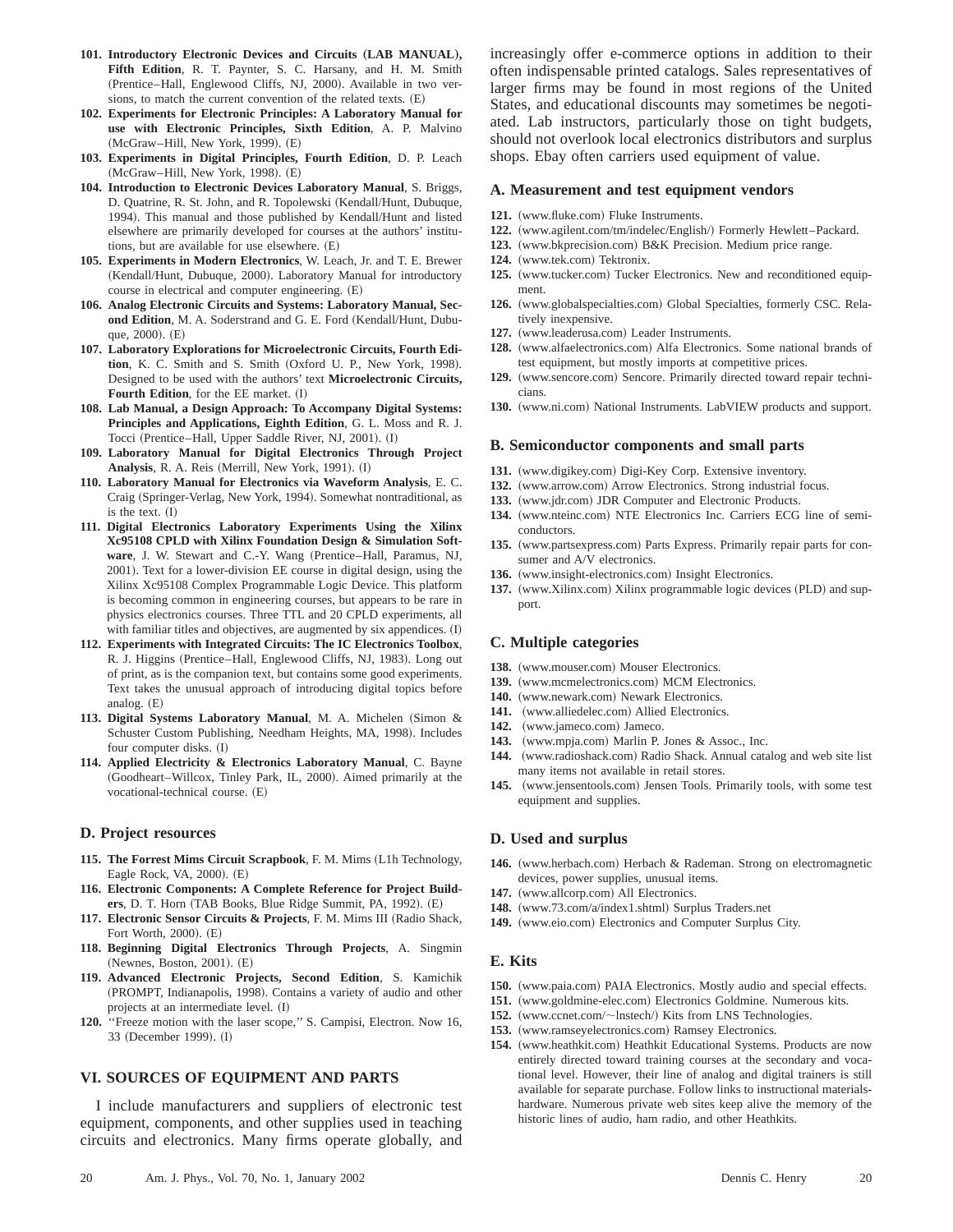#### **VII. INSTRUCTIONAL AND DESIGN SOFTWARE**

The use of commercial software for simulation and design of electronic circuits, devices, PC boards, integrated circuits, and systems is now well established in electrical engineering practice. The *de facto* standard is the PSpice family of programs, formerly offered by MicroSim and, after 1998, as Orcad PSpice by Cadence Design Systems, Inc. Various nonproprietary modules and elements continue in circulation from the Spice development days at U.C. Berkeley and elsewhere. The DOS platform has been supplanted by Windows, but UNIX systems are the norm in industry. Electrical engineering and technology courses, and a variety of texts and trade books are the principal educational vehicles. Single copies and educational site licenses are relatively expensive, and the learning curve to reach proficiency is steep.

Still, some physics instructors and departments may wish to incorporate an introduction to circuit simulation software, for pedagogical and other reasons. Two other packages have achieved a level of acceptance, accessibility, and economy that merit their consideration. Electronics Workbench from Interactive Image Technologies is used in a wide range of educational settings, and is frequently included in published designs and simulations. CircuitMaker from Microcode similarly emphasizes the educational entry path, while providing sophistication and growing interoperabililty. All three vendors offer free demonstration software, and usually a free student version for home use. Instructor and user support are also included for licensees. As might be expected, new versions, releases, and updates preclude the establishment of low-maintenance curricula.

#### **A. Books and articles**

- 155. Electric Circuits, J. W. Nilsson (Prentice–Hall, Paramus, 1999). This is the sixth edition in a series that provides a relatively easy entry into PSpice for analog circuits.  $(E)$
- **156. Simulations for Electronic Devices Using PSpice**, J. L. Antonakos (Prentice–Hall, Paramus, 2000). (I)
- **157. Simulations for Transistors Using PSpice**, J. L. Antonakos (Prentice–Hall, Paramus, 2000). (I)
- **158. Simulations for Digital Electronics Using Electronics Workbench**, J. L. Antonakos (Prentice–Hall, Upper Saddle River, NJ, 1999). (I)
- **159. Microelectronics Laboratory Using Electronics Workbench Self Study Course**, M. Rashid (IEEE, Piscataway, 2000). (I)
- 160. Mastering Electronics Workbench, J. J. Adams (McGraw–Hill, New York,  $2001$ .  $(I)$
- 161. Using MultiSIM 6.1: Troubleshooting DC/AC circuits, J. Reeder (Delmar, Albany, 2000). (E)
- 162. Troubleshooting Analog Circuits (The Edn series for design engineers), R. A. Pease (Butterworth–Heinemann, Woburn, MA, 1993). Includes disk with approximately 60 pre-built Electronics Workbench circuits (Electronics Workbench software required).  $(I, A)$
- **163. OrCAD PSpice for Windows DC & AC Circuits**, R. W. Goody (Prentice–Hall, Paramus, 2000). (E)
- **164. OrCAD PSpice for Windows Devices, Circuits & Operational Am**plifiers (Prentice–Hall, Paramus, 2000).  $(I)$
- 165. OrCAD PSpice & Circuit Analysis, J. Keown (Prentice–Hall, Paramus,  $2000$ .  $(I)$
- 166. OrCAD PSpice with Circuit Analysis, F. J. Monssen (Prentice–Hall, Paramus, 2000). (I)
- **167. OrCAD PSpice for Windows Digital & Data Communications**, R. W. Goody (Prentice–Hall, Paramus, 2000). (I)
- 168. "Electronics lab bench in a laptop: Using Electronics Workbench to enhance learning in an introductory circuits course,'' E. Doering, Proc. IEEE-Frontiers Educ. Conf. 1, 18 (1997). (I)

#### **B. Instructional, circuit simulation, and design software**

- 169. (www.orcad.com/Product/simulation/PSpice/) Orcad PSpice from Cadence Design Systems, Inc. (I, A)
- 170. (www.interactiv.com) Interactive Image Technologies, producer of Electronics Workbench, now called Multisim.  $(E, I)$
- 171. (www.microcode.com) CircuitMaker software and support from Mi $crocode Corp. (E, I)$

#### **C. Websites**

- 172. (www.ee.mtu.edu/faculty/rzulinsk/pspice.htm) Professor Bob Zulinski at Michigan Technological University offers a very helpful faculty site summarizing the recent commercial evolution of the versions of PSpice, with support for the Microsim DesignLab Release 8. (I)
- 173. (www.coe.uncc.edu/project\_mosaic/PC/pspice/) PSpice help page from the University of North Carolina at Charlotte. (E)
- 174. (http://et.nmsu.edu/~etti/spring97/electronics/ceamp/ceamp.html) Link to Huffine's article on the CE amplifier in using Electronics Workbench, published in ET the Technology Interface online maga $zine.$   $(E)$
- **175.** (www.pspice.com) PSpice community site.  $(I, A)$

### **VIII. VIDEOS**

Film and video tape are used in a number of ways within the scope of this Resource Letter. These media probably find their most comprehensive instructional use in the electronics curriculum in vocational and technical schools, and at the secondary school level. A somewhat smaller category is represented by lecture series for electrical engineers at later stages of their educations, and during their careers. Only a few examples from these two categories are cited because of their limited interest and accessibility to physics faculty teaching electronics at the college level. However, in those departments where small staff or enrollments cannot support traditional courses, self-paced instructional materials and accompanying video tapes can offer a workable alternative to the absence of any electronics in the curriculum. The distance-learning mode is encouraging the production of new materials as well.

A limited number of tape productions are available that cover specific applications, technologies, and historical developments. Examples that do so with a combination of depth and breadth that may make them of interest to instructors of electronics courses for college audiences are cited below. Instructors of courses with a Liberal Arts or communications focus will find some of the historical productions particularly relevant and well done.

## **A. Instruction**

- 176. Electronics Series, Heathkit Educational Systems (www.heathkit-.com). Fifteen video tapes on introductory topics are available separately, or with the firm's educational packages for individual or classroom instruction.  $(E, I)$
- 177. Fundamental Electronic Design Experiments, P. R. Mukund (Rochester Institute of Technology, Educational Technology Center, Rochester, NY, 1994). Twelve videocassettes in lecture format covering topics in analog electronics. (I)
- 178. Basic Electronics Series; Digital Electronics Series (UCANDO VCR Video Educational Products Co., Greenville, OH, 1991). Both series cover standard topics, and are available at (www.wordbench.com/ video/ucan.html), and other vendors.  $(E, I)$
- 179. Professional Engineers (P.E.) Review: Electronics, S. Soclof and M. S. Roden (IEEE Educational Activities Department, Piscataway, NJ, 1999).  $(I, A)$
- **180. IEEE Individual Learning Program on Transducers and Sensors**, J. G. Webster and J. W. Tompkins (IEEE, Piscataway, NJ, 1989). Three videocassettes, study guide, examinations.  $(I)$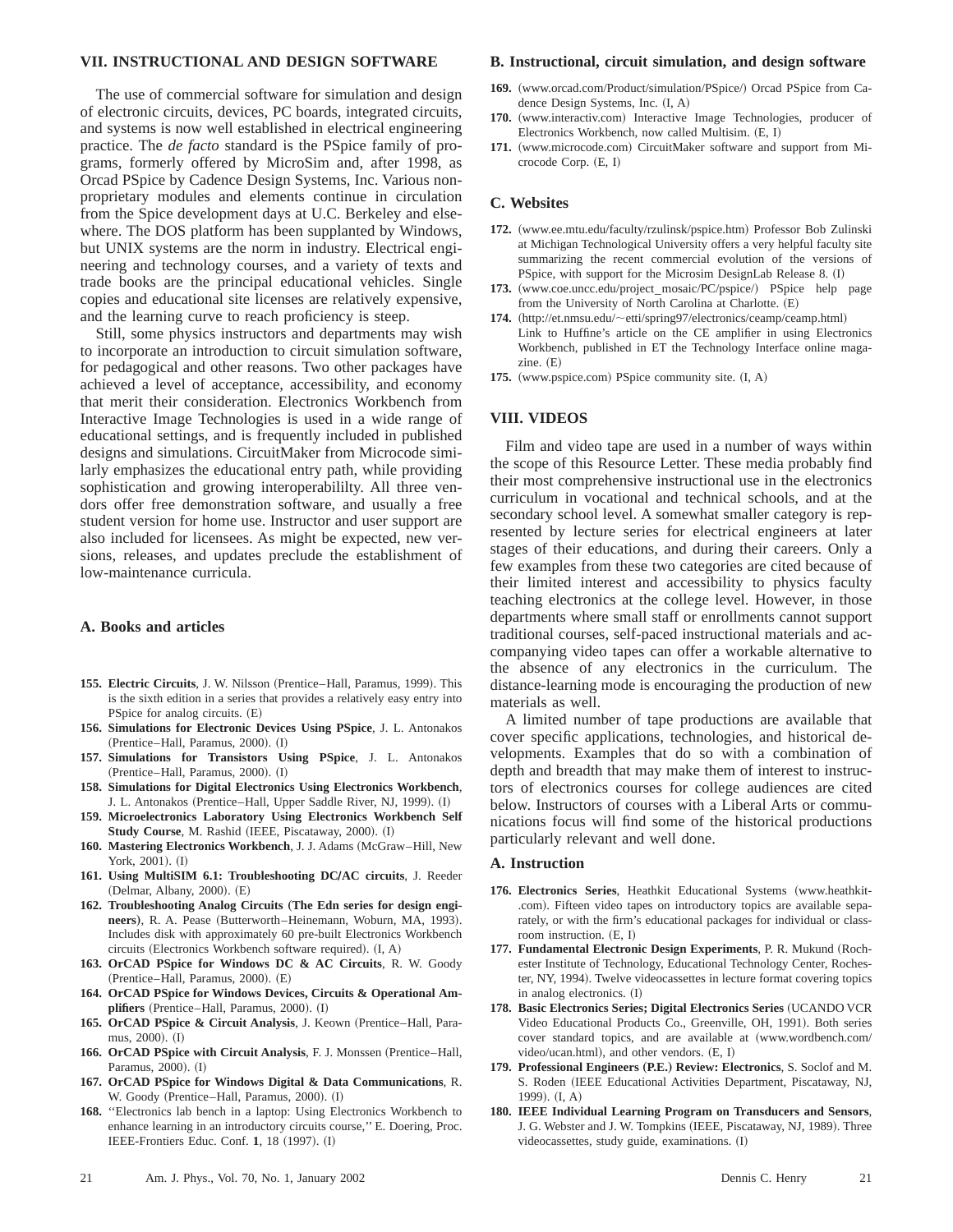**181. A/D and D/A Converters**, D. Wade and J. Bergwall (Bergwall Video) Productions, Garden City, NY, 1992). A set of four short tapes, part of a large offering in electronics aimed at the vocational-technical mar $ket (E)$ 

### **B. Semiconductors and integrated circuits**

- 182. Silicon Run Lite, R. A. Carranza (Ruth Carranza Productions, Mountain View, CA, 1997). An overview of the production of microchips and their assembly into computers. Combines key sequences and images from both *Silicon Run I and II*, which present more in-depth  $technical coverage. (I)$
- 183. The Chip That Changed the World, C. Stanley (Educational Video Network, Huntsville, TX, 1998). (E)
- **184. Analog vs. Digital? Or Do We Really Mean Analog and Digital?**, T. Redfern (MIT Microsystems Technology Laboratories, Cambridge, MA, 1998). (A)
- **185. GaAs HBT and HEMT Technologies for Agilent Instruments**, D. D'Avanzo (MIT Microsystems Technology Laboratories, Cambridge,  $MA, 2000$ .  $(A)$

### **C. Instrumentation and applications**

- **186. Applications of Electronic Engineering**, Conscient, Inc., CSM Productions, France (Films for the Humanities  $\&$  Sciences, Princeton,  $1994)$  (E)
- 187. Biasing Circuits for Analog ICs, R. Dobkin (MIT Microsystems Technology Laboratories, Cambridge, MA, 1999). (A)
- **188. DSP: How Did We Get to Where We're Going**, A. V. Oppenheim (MIT Center for Advanced Education Services, Cambridge, MA,  $1999$ .  $(A)$
- **189. Error-Correcting Codes for Digital Signal Processing**, R. E. Blahut (University Video Communications, Stanford, CA, 1988). (A)
- 190. Integrated Circuits and Op Amps (Instrument Society of America, Research Triangle Park, NC, 1991). (I)
- **191. Organic Transistors, Circuits, and Injection Lasers**, A. Dodabalapur (MIT Microsystems Technology Laboratories, Cambridge, MA,  $2000$ .  $(A)$
- 192. RF Circuit Fundamentals II, L. Besser (Besser Associates, Los Altos, CA, 1990). Six tapes. (A)
- 193. Microwave Opto-Electronics, A. Seeds (IEEE, Piscataway, NJ,  $1992$ .  $(A)$
- 194. Silicon Vision, M. Mahowald and J. A. DeVinney (WGBH Educational Foundation, Boston, 1995). Available from Films for the Humanities and Sciences. (E)
- **195. Spread Spectrum Communications Fundamentals and Applica**tions, G. E. Prescott (IEEE, Piscataway, NJ, 1989). (A)

#### **D. Historical**

- **196. Transistorized!**, I. Flatow, E. Augenbraum, G. D. Guercio, and R. Hudson (Twin Cities Public Television, Inc. and ScienCentral, Inc., St. Paul, 1999). A recounting of the development of the transistor, with interviews with the principals.  $(E)$  [Coordinated website for teachers at www.pbs.org/transistor/#
- 197. Invention of the Transistor: Report from Bell Laboratories (Bell Telephone Laboratories, Inc., Murray Hill, NJ, 1982). Interviews with the inventors of the transistor: Walter Brattain, John Bardeen, and William Shockley. (E)
- 198. The Transistor, T. Amman, S. Pach, and H. W. Franke (Films for the Humanities  $& Sciences, Princeton, NJ, 1994).$  (E)
- **199. Marconi and Wireless Telegraphy**, D. Sirthos, S. Pach, and H. W. Franke (Films for the Humanities & Sciences, Princeton, NJ, 1994).  $(E)$
- 200. Empire of the Air: The Men Who Made Radio, Ken Burns (Florentine Films/WETA, Alexandria, VA, 1991). Available from PBS Video.  $(E)$
- **201. Television: Window to the World**, J. Hanig, C. Hayes, E. Boen, W. Haugse, and G. Clausen (Gregg, New York, 1996). A&E Home Video.  $(E)$
- 202. The Development of Television, J. Schroder (Films for the Humanities & Sciences, Princeton, NJ, 1994).  $(E)$
- **203. Radar**, H. Schuler (Films for the Humanities & Sciences, Princeton, NJ, 1994). (E)
- **204. The History of Digital Computing**, J. Burke, G. Vignola, and Gervais (Films for the Humanities and Sciences, Princeton, NJ, 1998). (E)
- **205. Silicon Valley: Center of a Modern Renaissance**, J. R. McLaughlin and W. Cronkite (Films for the Humanities and Sciences, Princeton, NJ, 1999). Includes interviews with the founders of Intel, Netscape, Atari, Hewlett–Packard, Intuit, Apple, Sun, and others. (E)
- **206. Tesla: Master of Lightning**, R. Uth, P. Geller, S. Keach, E. Noone, and M. Cheney (New Voyage Communications, Alexandria, VA, 2000). Distributed by PBS Home Video. (E)

# **IX. WEBSITES**

The standard disclaimer about the tenuousness of URLs is particularly valid in the case of noncommercial, individually created and maintained websites. With that caveat, I offer examples in categories that have not otherwise been represented, but which provide useful curricular development and support.

#### **A. Courses, syllabi, and on-line books**

- 207. (www.physics.udel.edu/wwwusers/watson/phys345/) Electricity and Electronics for Engineers, University of Delaware. (I)
- **208.** (http://physics.gac.edu/~huber/classes/phy270/) Electronics I, Gustavus Adolphus College. (I)
- **209.** (http://pneuma.phys.ualberta.ca/~gingrich/phys395/) Instrumentation and Electronics, University of Alberta. (I)
- 210. (http://campus.northpark.edu/physics//phys2510/) Electronics for scientists, North Park University. (I)
- **211.** (http://hep1.physics.wayne.edu/harr/teaching/5620/W99/) Electronics, Wayne State University. (I)
- 212. (http://keller.physics.oberlin.edu/courses/p242syll.htm) Electronics, Oberlin College. (I)
- 213. (www.nku.edu/~physics/courses/syllabi/phy34001.html) Digital Electronics, Northern Kentucky University. (A)
- 214. (www.phy.duke.edu/Courses/171/) Electronics, Duke University. (I)
- **215.** (www.lehigh.edu/~mcm6/pchemlab/) Physical Chemistry Laboratory-Electronics, Lehigh University. (I)
- 216. (http://courses.csusm.edu/phys301go/) Digital Electronics, California State University, San Marcos. (I)
- 217. (http://physics.angelo.edu/~vparker/phys3444/) Digital Electronics, Angelo State University. (I)
- **218.** (http://nimbus.ocis.temple.edu/~cmartoff/teaching/ph221/) Electronics, Temple University. (I)
- **219.** (http://psheldon.rmwc.edu/Class\_Archive/p331fa99/) Electronics Laboratory, Randolph-Macon Woman's College. (I)
- 220. (http://www.ee.pdx.edu/~vanhalen/courses/ece321/syllabus.html) Electronics I, Electrical and Computer Engineering, Portland State University. (E)

## **B. Publishers**

- 221. (http://ieeexplore.ieee.org/lpdocs/epic03/) IEEE publications search site
- **222.** (www.gernsback.com) Publisher of Poptronics and holder of predecessors *Popular Electronics* and *Electronics Now* titles. *Radio Electronics* became *Electronics Now* in January 1993.
- 223. (www.epemag.wimborne.co.uk) Home page for *Practical Electronics*, a leading hobby electronics magazine in the United Kingdom.
- 224. (www.electronicproducts.com) Home page for *Electronics Products*, a free-subscription magazine for the electronics designer and industry.
- 225. (www.shopping-today.com/HWSams/) Selling site for all Howard W. Sams technical books in print.

#### **C. Organizations and institutions**

- 226. (http://rleweb.mit.edu/) M I T Research Laboratory of Electronics
- 227. (http://webdiee.cem.itesm.mx/wwwvlee/) Virtual Library for E.E. educational programs, publications, vendors, and standards.